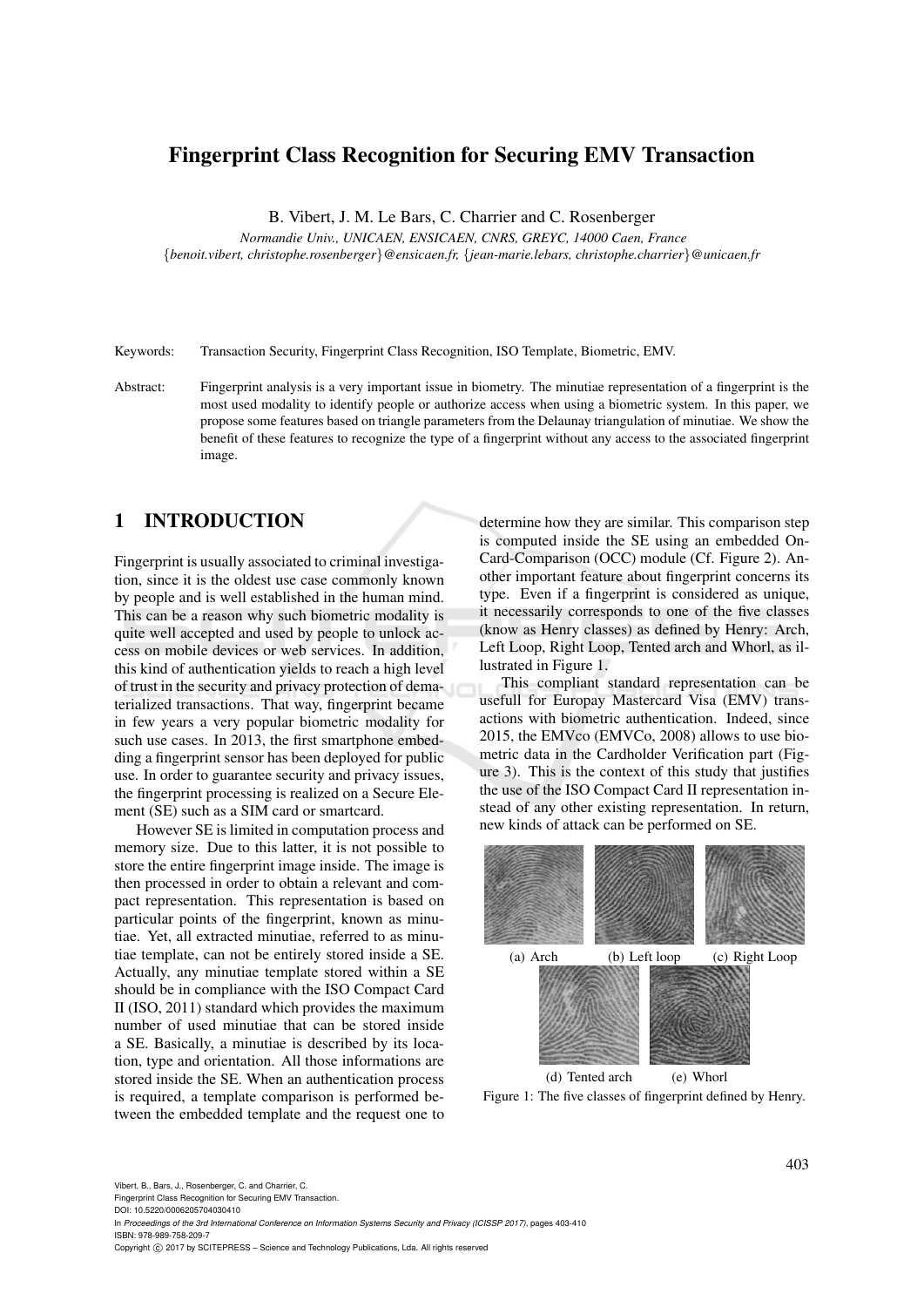Among all possible attacks, one concerns the detection of the class of the minutiae template, as defined by Henry. The main assumption can be formulated as follows: how the knowledge of the class of the minutiae template increases the attack success ? How the knowledge of the template allows to determine the class of the fingerprint ? In (Vibert et al., 2016), the authors argue that the knowledge of the class of the fingerprint significantly helps the attacker to succeed from 2% to 50%. Based on this work, we investigate how it is possible to block this kind of attack. One way is to considered the addition of a mechanism on the Payment terminal and the SE which permit to detect the fingerprint class. The fingerprint class is include in the Cardholder Verification Result (CVR) and send to the terminal to process the Terminal Risk Management and detect if the template type is different between the one sent by the terminal and the template received by the smartcard. In this way, we investigate if the detection of a fingerprint class change between the card and the terminal helps to reduce the attack successful rate.



Figure 2: Explanation of an enroll en verification part on SE.

This paper is organized as follows. In the next section, we present the different works present on the state-of-the-art which permit to determine the fingerprint type. Section 3 is focused on the proposed methods based on minutiae template. Section 4 is devoted to the experimentation of fingerprint type recognition. Finally, we conclude and give some perspectives of this work.

#### 2 RELATED WORKS

Many works have been done on the classification algorithms, such as healthcare (Kumar and Inbarani, 2016; Zhang et al., 2016; Park et al., 2016), network (Palmieri et al., 2013; Palmieri et al., 2014; Fiore et al., 2013) and imaging (Li et al., 2015; Alok et al., 2015; Elguebaly and Bouguila, 2015). On biometric field some works have been done for the processing of minutiae templates such as the orientation field reconstruction (Roy and Trivedi, 2014; Oehlmann et al., 2015), the matching algorithm (Jain and Pankanti, 2000; Kumar et al., 2014), the fingerprint protection (Jayaraman et al., 2014; Vigila et al., 2014). Few works have considered the ISO Compact Card II representation(Jain et al., 1999b; Zhang and Yan, 2004). All methods which permit to detect the fingerprint type are based on images and not on minutiae template. Different methods reconstruct the image with the minutiae template but need a lot of computation resources and time since a SE doesn't have enough resources to reconstruct images and compute these methods,the aim of the paper is to propose methods based only on minutiae template to determine the class of fingerprints.

# 3 FINGERPRINT CLASS RECOGNITION WITH ISO **TEMPLATE**

Our work is based on the minutiae template computed with ISO Compact Card II representation. This template is composed of a set of minutiae represented by 3 octets and 4 values  $(x_i, y_i, T_i, \theta_i)$ ,  $i = 1 : N_j$  where:

- the coordinates  $(x_i, y_i)$  correspond to the location of the minutiae in the image (that is not available),
- *T<sup>i</sup>* corresponds to the minutiae type (bifurcation, ridge ending . . . ),
- $\bullet$   $\theta_i$  is the minutiae orientation (related to the ridge). Note that this information is represented by 6 bits (i.e. 64 different values).
- $N_j$  is the number of minutiae for the sample  $j$  of the user.

Minutiae templates used in the experiments have been extracted using the NBIS tool, MINDTCT (Watson et al., 2007) from the NIST. From the ISO template we have generated a statistical vector named IsoStruct*jk*. Consedering a whole template, for all minutiae we can construct four subsets considering 1) the *x* coordinate, 2) the *y* coordinate, 3) the ISO angle and 4)the minutiae type. From each subset, a normalized histogram was computed with fix value of bins. Then we obtain a IsoStruct<sub>*jk*</sub> vector of size  $3 \times N + 2$ by concatening these histograms, where *N* is the number of bins in the histograms computation and 2 is the histogram for the *Type* which contain only 2 values. This statistical vector IsoStruct<sub>*ik*</sub> is defined as follows: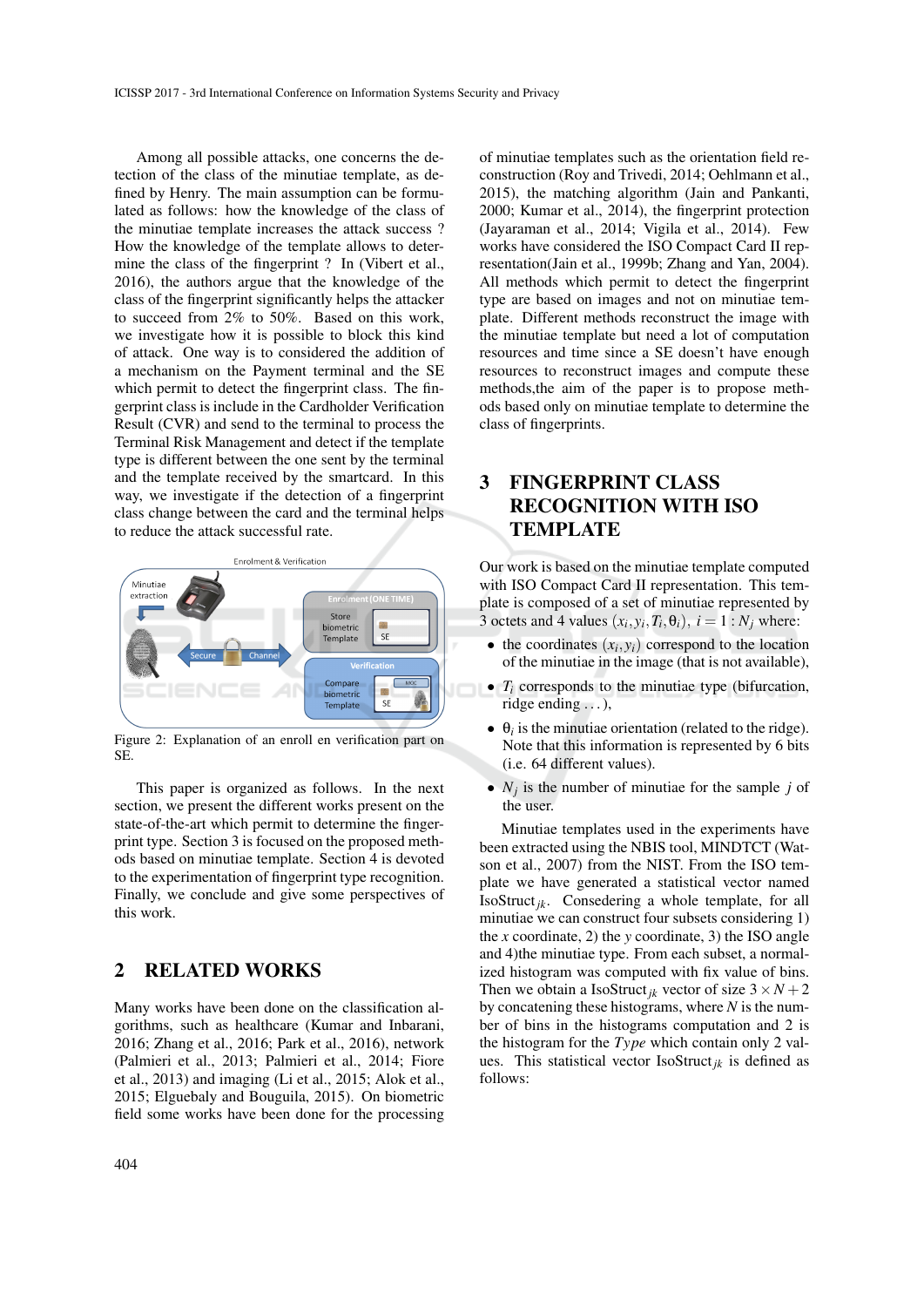

Figure 3: Flow of a complete EMV transaction.

$$
IsoStructjk = {HistoXjk,HistoYjk, HistoIsoAnglejk,HistoTypejk} \t(1)
$$

where  $HistoX_{jk}$ ,  $HistoY_{jk}$ ,  $HistoroA$ HistoType<sub>jk</sub> are normalized histograms. This histogram is generated with a variable number *N* of bins, mainly to refine the shape of the histogram.

With this statistical vector IsoStruct<sub>*ik*</sub>, we want to determine the fingerprint class, and after determine which parameter is important for the fingerprint class recognition. For that purpose, we use a support vector machine (SVM) to create a model of each fingerprint class.

### 3.1 SVM Learning

From all existing classification schemes, a Support Vector Machine (SVM)-based technique has been selected due to high classification rates obtained in many previous works (Charrier et al., 2012; Hsu and Lin, 2002; Kudo and Sklansky, 2000), and to their high generalization abilities. The SVMs were developed by VAPNIK ET AL. (Vapnik, 1998) and are based on the structural risk minimization principle from statistical learning theory. SVMs express predictions in terms of a linear combination of kernel functions centered on a subset of the training data, known as support vectors (SV).

SVM being binary classifiers, several binary SVM classifiers are induced for a multi-class problem. A final decision is taken from the outputs of all binary SVM (Hsu and Lin, 2002).

The kernel function choice is critical for the design of a machine learning expert. Radial Basis Function (RBF) kernel function is commonly used with SVM. The most important reason is that RBF functions work like a similarity measure between two examples. A final decision must be taken from all binary decision functions. Many combination strategies can be used to obtain the final decision (Hsu and Lin, 2002). The majority vote is the usual way to do this.

#### 3.2 Experimental Protocol

We list here all the elements to be defined to make experiments.

#### 3.2.1 SFinge Databases

FVC databases do not provide any information on the fingerprint class. Nevertheless, it will be shown in different works (Maio et al., 2004; Fiérrez-Aguilar et al., 2005) than SFinge has the same behavior and similar performance than real databases. Hence, we may expect a similar performance of class recognition than real databases. We have generated five databases with the SFinge software, one for each class of fingerprint described in Table 1. Each SFinge database has 800 templates.

#### 3.2.2 SVM Setup

We need to create a database for the training and one for the test. Multiple train-test sequences were run. In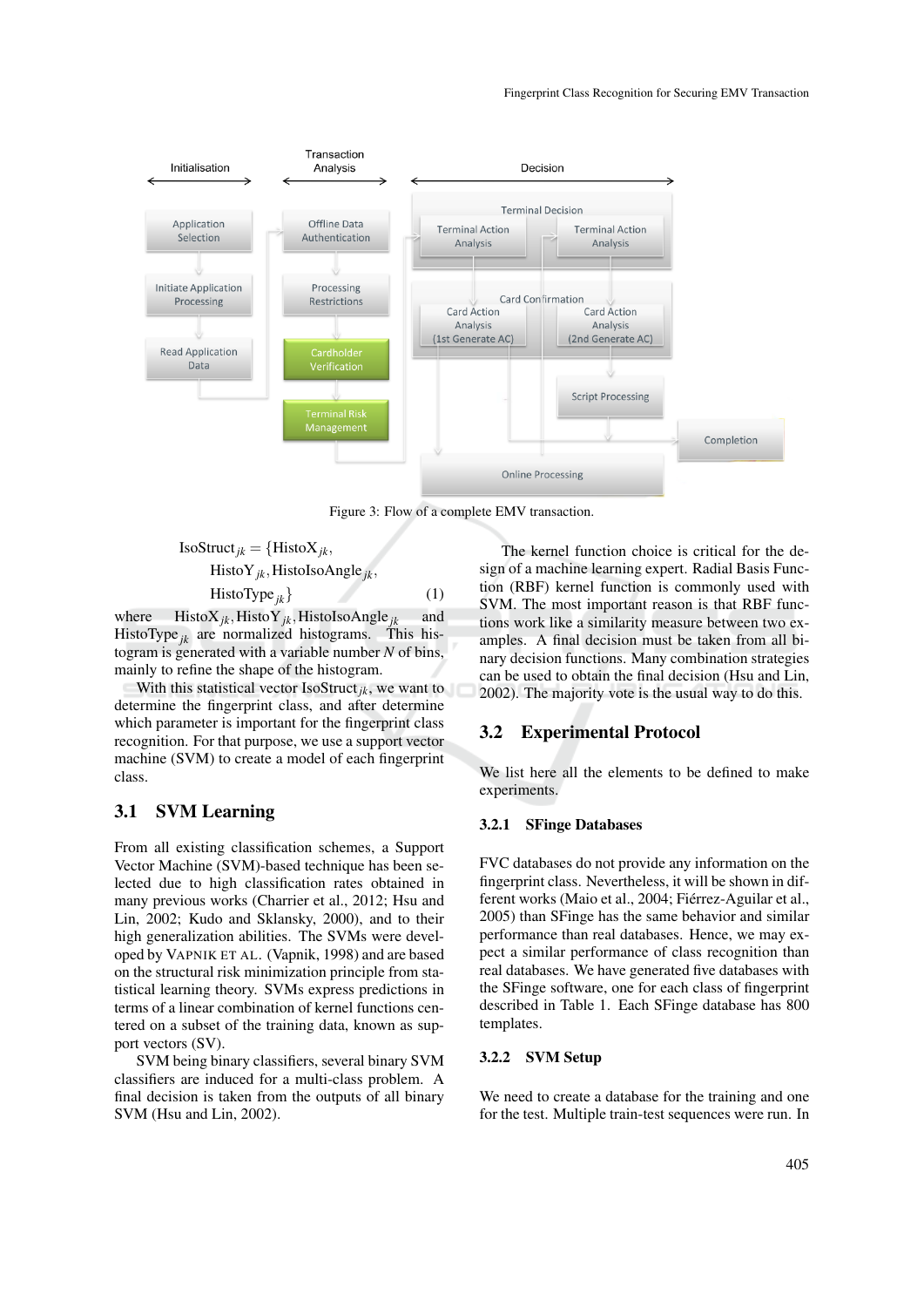Table 1: Fingerprint classes databases label.

| Label | Fingerprint classes |  |  |
|-------|---------------------|--|--|
|       | Arch                |  |  |
| 2     | Left Loop           |  |  |
|       | <b>Right Loop</b>   |  |  |
|       | Tented              |  |  |
|       | Whorl               |  |  |

each, the fingerprint database was subdivided into distinct training and test sets. In each train-test sequence, 80% of the 5 SFinge database content was chosen for training, and the 20% for testing. Specifically, each training set contained 640 fingerprints, while each test set contained the 260 remaining fingerprints. 10 randomly chosen training and test sets were obtained and the class recognition rate was run over the 10 iterations. We have used the well known libsvm (Chang and Lin, 2011) with the default parameters.

#### 3.3 Experimental Results

Here, we want to determine the number of bins needed to have the minimal impact on the recognition rate performance. We tested different values of bins (8, 16, 32 and 64) on the feature structure. We only consider the recognition results when 80% of the databases is used for learning for the four value of bins. Results are presented on Table 2.

Table 2: Table of Fingerprint class recognition with ISO template for all feature at 80% for learning.

| Nbr_bins | Recognition rate on test $db(\%)$ |  |
|----------|-----------------------------------|--|
|          | 79.43                             |  |
| 16       | 80.37                             |  |
| 32       | 80.06                             |  |
|          | 60.80                             |  |

We can observe than the best results are obtained with 16 bins for the structure based feature. We can explain this result by the fact that the redundancy with 64 bins is high for this application. With only a features with 64 values  $(50 = 3 \times 16 + 2)$ , we obtain 80.37% of fingerprint class recognition with the standard svm parameters (without any optimization). In the following, we keep this size of the feature vector.

The ISO template only contain four information, and we want to know which information is important for the fingerprint class recognition. The table 3 shows the recognition rate for each number of bins and for each paramter present in the ISO template. We can observe than the *Type* have the same recognition rate, this is due to the two possible values for this parameter, we only have an histogram with 2 bins in opposite with the other parameter. Concerning the *X*

and *Y* we have bad results around 40%. In opposite, with *ISOAngle*, we have the best recognition rate.

Table 3: ISO CC recognition rate for each element vs number of bins.

|          | Recognition rate $(\%)$ |       |           |             |
|----------|-------------------------|-------|-----------|-------------|
| Nbr_bins | X                       |       | ISO_Angle | <b>Type</b> |
|          | 42.87                   | 37.52 | 77.85     | 28.13       |
| 16       | 43.62                   | 38.96 | 80.23     | 28.13       |
| 32       | 42.25                   | 36.51 | 80.24     | 28.13       |
| 64       | 40.45                   | 36.47 | 78.25     | 28.13       |

We can conclude than the ISO\_Angle is an important information for the fingerprint class recognition. With around 79% of recognition rate, this is the most important parameter present in the initial template. It is a good result but we want to have more than one information to improve the fingerprint recognition rate.

## 4 NEW ATTRIBUTES **SELECTION**

As alluded above, using ISO templates, we have few information to characterize fingerprints.



(a) Left Loop Template (b) Right Loop Template



(c) Left Loop Triangula-(d) Right Loop Triangution lation

Figure 4: Spatial fingerprint minutiae point and associated Delaunay triangulation.

As we can observed on both image 4(a) and image 4(b), we see that the spatial distribution of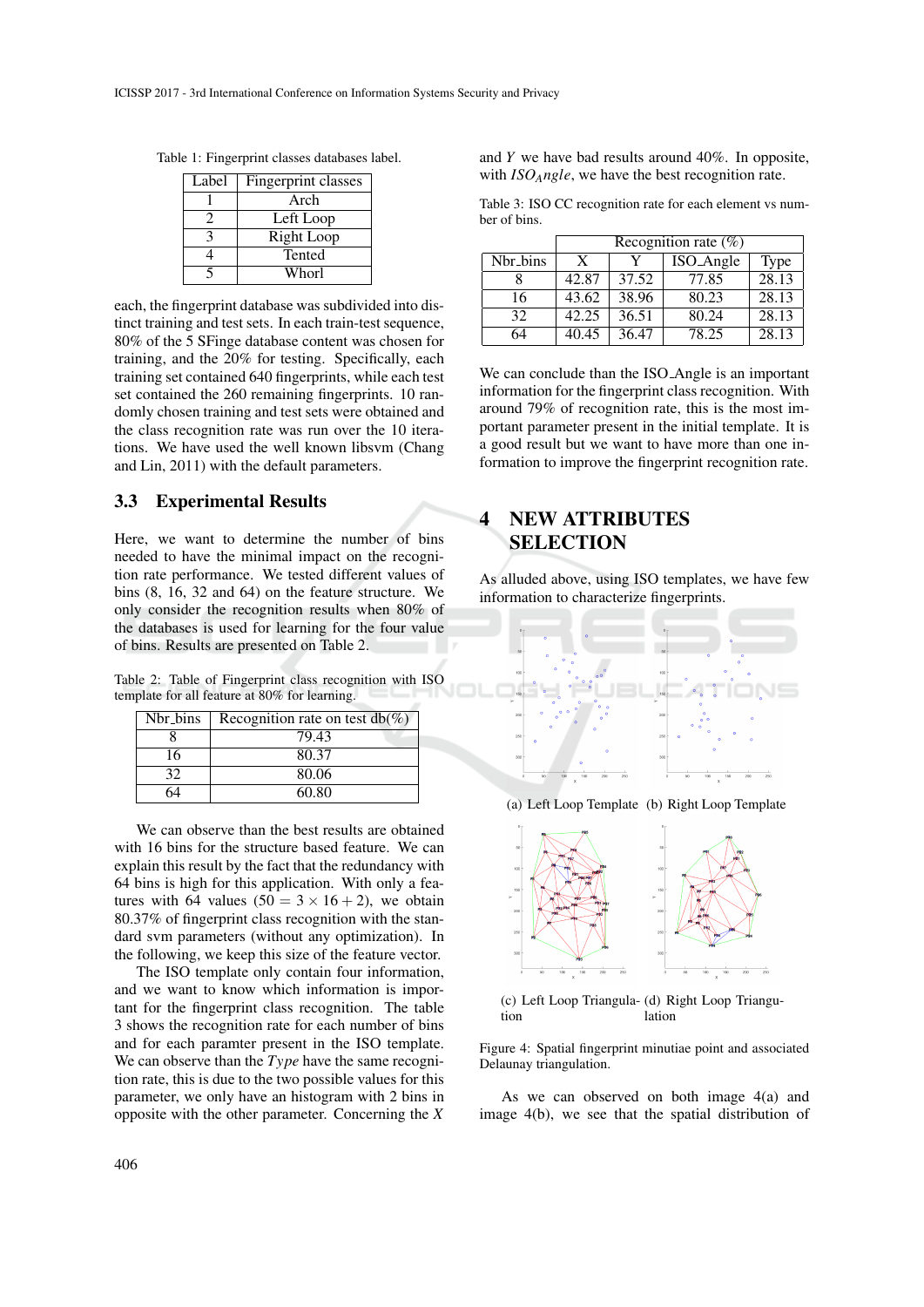minuatiae differs. To take into account this observation, we modelize this difference using computational geometry approach. Amoung all existing schemes, we decided to use Delaunay triangulation (Aurenhammer, 1991; Su and Drysdale, 1995). Delaunay triangulation is used in various fields, such as computational geometry (Shewchuk, 2002) for resolving problems, or in surface reconstruction (Gopi et al., 2000; Labatut et al., 2007). In our case Delaunay triangulation allows to resolve the problem of translation and rotation of the ISO minutiae template and also allows us to make an abstraction of the minutiae space position. This yield us to create a structure containing parameters describing each template, as described in 4.1 and explained in Figure 5. These structure parameters are composed of elements such as shape, angles, area of the triangles, perimeter and so on.

## 4.1 Feature Structure for Each **Template**

For each template, we have computed the Delaunay triangulation-based on minutiae (Figure 6 shows an example of Triangulation).

For each obtained triangle, we extract different parameters:

**HNI** 

- the three angles,
- the three edges lengths,
- the area.

To resume, the feature vector TriInf*jk* is generated for the template *j* of the subject *k* and it consists of three main characteristics:

Trilnf<sub>j,k</sub> = {AngleA<sub>jkl</sub>, AngleB<sub>jkl</sub>, AngleC<sub>jkl</sub>},  
{LengthAB<sub>jkl</sub>,LengthAC<sub>jkl</sub>,LengthBC<sub>jkl</sub>},  
{Area<sub>jkl</sub>}, 
$$
\forall l \in [1;M_j],
$$
 (2)

where  $\{AngleA_{jkl}, AngleB_{jkl},AngleC_{jkl}\}$ is the vector of data related to angle values of the  $M_j$  triangles of the template  $j$ , {LengthAB*jkl*,LengthAC*jkl*,LengthBC*jkl*} represents the vector of data related to computed lengths for the  $M_j$  triangles of the template *j*,  $\{Area_{jkl}\}$ corresponds to the vector of data related to the area of the *M<sup>j</sup>* triangles of the template *j*.

We also add parameter not related to the Delaunay triangulation but issues of the original template:

• Minutiae orientation.

IsoAngleInf<sub>j,k</sub> = {
$$
\{
$$
 Orientation<sub>jki</sub> }\n},  $\forall i \in [1; N_j],$  (3)

where Orientation*jki* represents the vector data containing the ISO angle of the  $N_j$  minutiae of the template *j*.

#### 4.2 Feature Probability Density

From this two feature vector (TriInf*jk* and IsoAngleInfo $_{ik}$ ), a new and statistical vector is generated. We compute a normalized histogram to approximate a probability density for each feature which is not dependent to the number of minutiae in the template. These histograms are computed considering a fix value of bins. Then, we obtain a TemplateStruct<sub>*ik*</sub> vector of size  $4 \times N$ , where *N* is the number of bins in the histograms computation, by concatening these histograms.

This statistical vector TemplateStruct*jk* is defined as follows:

TemplateStruct*jk* = {HistoAngle*jk*, HistoDistance*jk*,HistoArea*jk*, HistoISOAngle*jk*} (4)

where HistoAngle *jk*,HistoDistance*jk*,HistoArea*jk* and HistoISOAngle*jk* are normalized histograms computed from their associated subvector of TriInf*jk* and IsoAngleInfo*jk*. Those histograms are generated with a variable number *N* of bins, mainly to refine the shape of the histogram.

### 4.3 Fingerprint Class Recognition Results

We have used the same protocol as defined in Section 3.2 and the number of bins defined in Section 3.3 with  $N = 16$ .

The Table 4 gives the recognition results for the new attributs selection.

Table 4: Fingerprint class recognition results for the new attributs selection with 80% of learning.

|                 | Recognition rate $(\%)$ |
|-----------------|-------------------------|
| ISO method      | 80.37                   |
| Proposed method | 89.12                   |

If we compare the results between only the ISO template prensented in and the new feature, we have a difference around 10%. The new feature present a better fingerprint recognition rate with 89% of good fingerprint class recognition.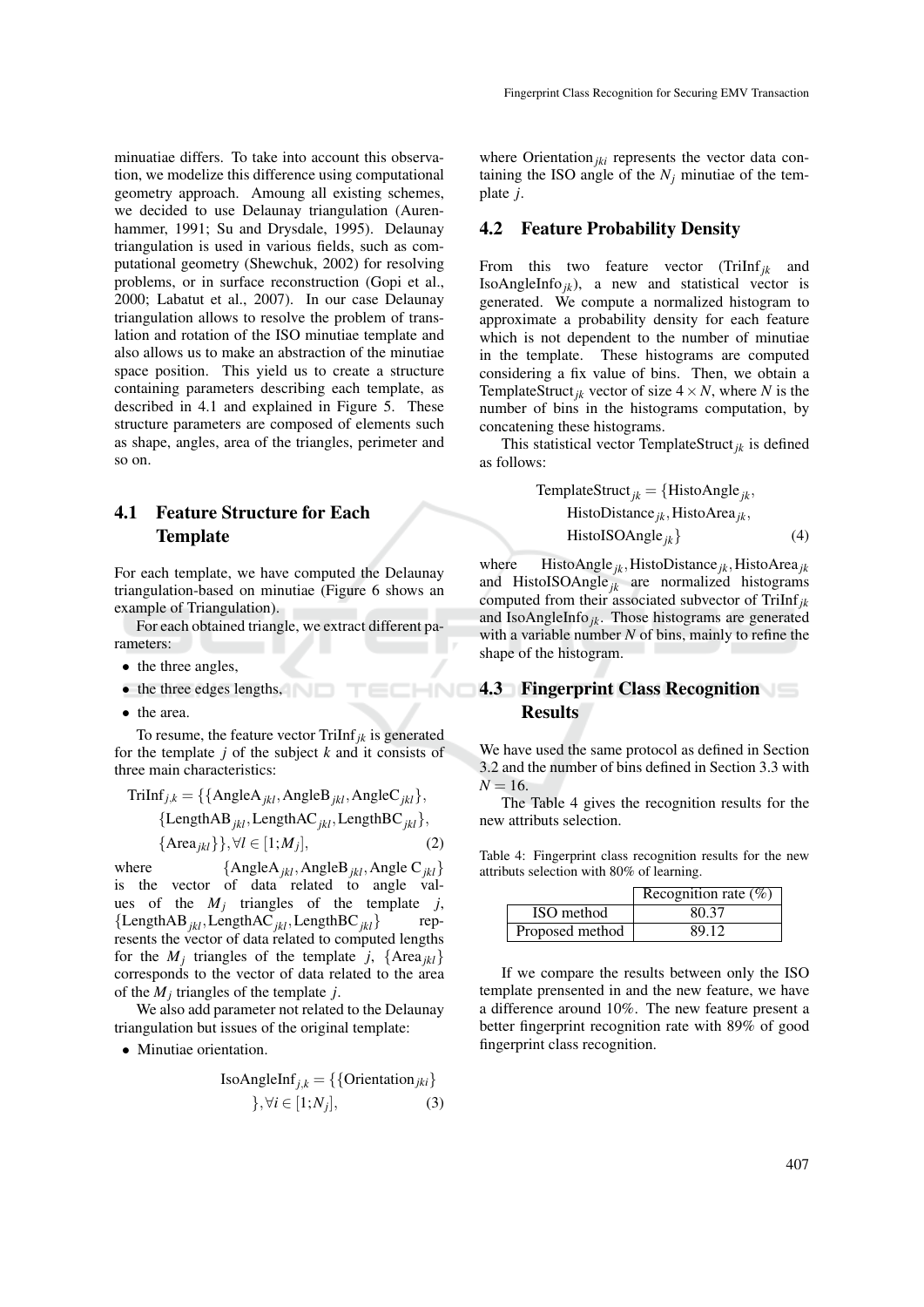

Figure 5: General scheme for the Attribute vector.



Figure 6: Delaunay Triangulation for one ISO Compact Card II template.

### 5 DISCUSSION

Our problematic is to determine the fingerprint class only with the ISO template informations. We create a

vector containing histogram for each parameter of the ISO template. With this vector we obtain 80.37% of recognition rate, but we have seen than the ISO Angle is the parameter which permit to obtain a good recognition rate alone 80.23%. This is why we proposed a geometric approach based on the Delaunay triangulation to obtain more parameters and also keep the ISO Angle. With this approach, we increase by 9% the recognition rate and we obtain 89%. From comparison, Jain *et al.* (Jain et al., 1999a) have developed a method of fingerprint class recognition based on the image and get a recognition rate of 90%. Our approach is nearest the recognition rate based on image, this shows that the approach restraint is promising.

# 6 CONCLUSION AND **PERSPECTIVES**

In this paper, we proposed two fingerprint class recognition approach based only on ISO template with no access on images or reconstructed images. We have first of all determined the number of bins needed for our statistical approach. After, we have determined than ISO Angle parameter issued from the ISO template is important for the fingerprint recognition rate. We have proposed a new feature which permit to have more than one information to determine the fingerprint class. With this method we obtain 89% of finger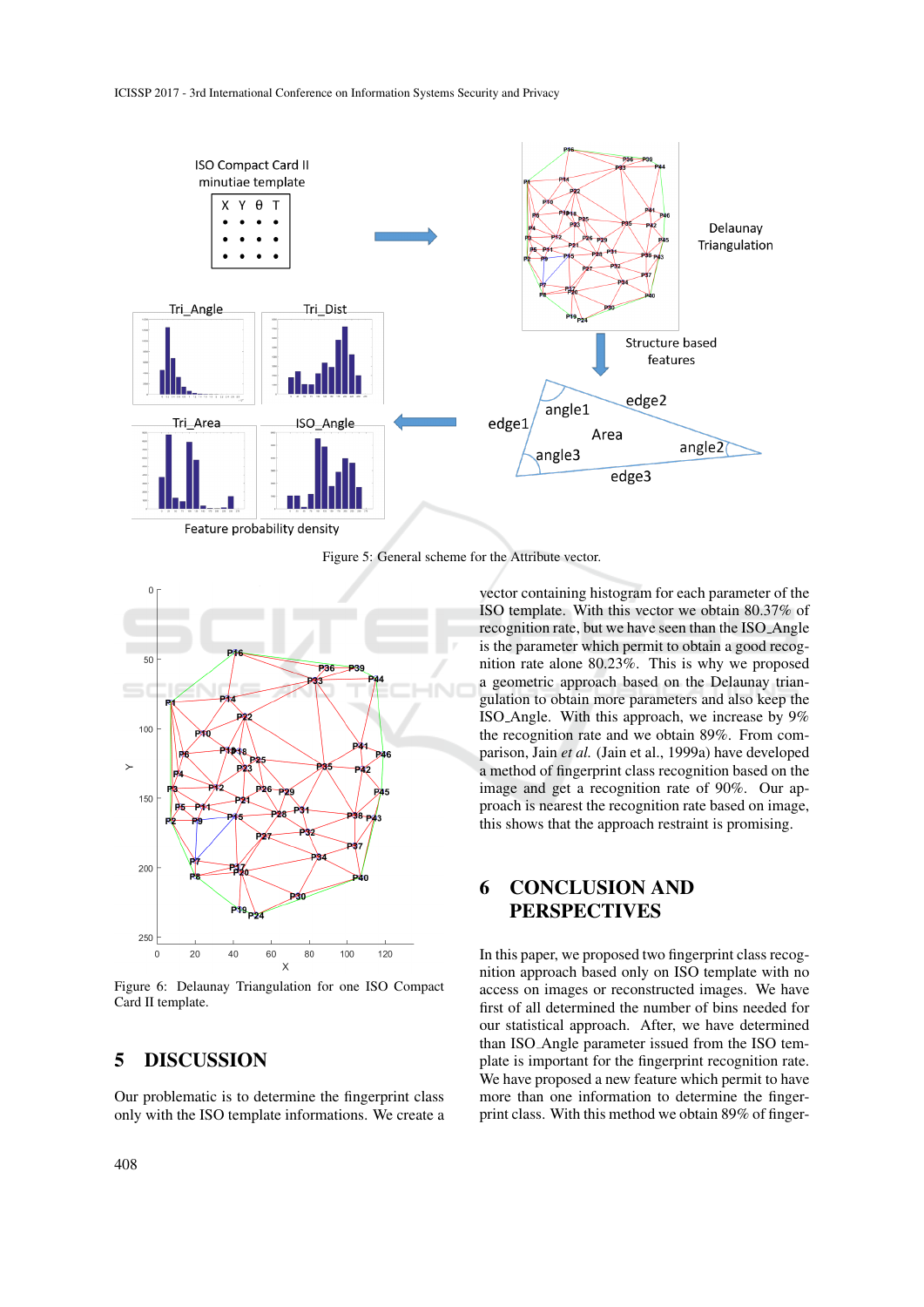print class recognition rate in comparaison with 80% for the ISO template. We have improved the recognition rate around 10%. In our case of study, an EMV transaction, we have two approach and we have to choose between more computation time, ressources but 89% of recognition rate and few ressources and quicker approach based on ISO template but only with 80% of fingerprint class recognition. We have shown when one adds fingerprint recognition module, both on smartcard and Point of sales we help to secure EMV transaction when biometric is taking into account.

As perspectives, we plan to improve these recognition rates of the fingerprint class by using other features. And also to test in real condition on SE these approach.

### **REFERENCES**

- Alok, A. K., Saha, S., and Ekbal, A. (2015). Multi-objective semi-supervised clustering for automatic pixel classification from remote sensing imagery. *Soft Computing*, pages 1–19.
- Aurenhammer, F. (1991). Voronoi diagramsa survey of a fundamental geometric data structure. *ACM Computing Surveys (CSUR)*, 23(3):345–405.
- Chang, C.-C. and Lin, C.-J. (2011). Libsvm: A library for support vector machines. *ACM Transactions on Intelligent Systems and Technology (TIST)*, 2(3):27.
- Charrier, C., Lézoray, O., and Lebrun, G. (2012). A machine learning regression scheme to design a frimage quality assessment algorithm. In *Conference on Colour in Graphics, Imaging, and Vision*, volume 2012, pages 35–42. Society for Imaging Science and Technology.
- Elguebaly, T. and Bouguila, N. (2015). A hierarchical nonparametric bayesian approach for medical images and gene expressions classification. *Soft Computing*, 19(1):189–204.
- EMVCo (2008). EMV integrated circuit card specifications for payment systems. Technical report, EMVCo.
- Fierrez-Aguilar, J., Nanni, L., Ortega-Garcia, J., Cappelli, ´ R., and Maltoni, D. (2005). Combining multiple matchers for fingerprint verification: a case study in fvc2004. In *International Conference on Image Analysis and Processing*, pages 1035–1042. Springer.
- Fiore, U., Palmieri, F., Castiglione, A., and De Santis, A. (2013). Network anomaly detection with the restricted boltzmann machine. *Neurocomputing*, 122:13–23.
- Gopi, M., Krishnan, S., and Silva, C. T. (2000). Surface reconstruction based on lower dimensional localized delaunay triangulation. In *Computer Graphics Forum*, volume 19, pages 467–478.
- Hsu, C.-W. and Lin, C.-J. (2002). A comparison of methods for multiclass support vector machines. *Neural Networks, IEEE Transactions on*, 13(3):415–425.
- ISO (2011). ISO/IEC 19794-2. information technology biometric data interchange format format - part 2 : Finger minutiae data, 2011.
- Jain, A. and Pankanti, S. (2000). Fingerprint classification and matching. *Handbook for Image and Video Processing*.
- Jain, A. K., Prabhakar, S., , and Hong, L. (1999a). A multichannel approach to fingerprint classification. In *Pattern Analysis and Machine Intelligence, IEEE Transactions on*, volume 24, pages 248–359.
- Jain, A. K., Prabhakar, S., and Hong, L. (1999b). A multichannel approach to fingerprint classification. *Pattern Analysis and Machine Intelligence, IEEE Transactions on*, 21(4):348–359.
- Jayaraman, U., Gupta, A. K., and Gupta, P. (2014). An efficient minutiae based geometric hashing for fingerprint database. *Neurocomputing*, 137:115–126.
- Kudo, M. and Sklansky, J. (2000). Comparison of algorithms that select features for pattern classifiers. *Pattern Recognition*, 33(1):25–41.
- Kumar, M. et al. (2014). A novel fingerprint minutiae matching using lbp. In *Reliability, Infocom Technologies and Optimization (ICRITO)(Trends and Future Directions), 2014 3rd International Conference on*, pages 1–4. IEEE.
- Kumar, S. U. and Inbarani, H. H. (2016). Neighborhood rough set based ecg signal classification for diagnosis of cardiac diseases. *Soft Computing*, pages 1–13.
- Labatut, P., Pons, J.-P., and Keriven, R. (2007). Efficient multi-view reconstruction of large-scale scenes using interest points, delaunay triangulation and graph cuts. In *Computer Vision, 2007. ICCV 2007. IEEE 11th International Conference on*, pages 1–8. IEEE.
- Li, J., Du, Q., and Li, Y. (2015). An efficient radial basis function neural network for hyperspectral remote sensing image classification. *Soft Computing*, pages  $1 - 7$ .
- Maio, D., Maltoni, D., Cappelli, R., Wayman, J. L., and Jain, A. K. (2004). Fvc2004: Third fingerprint verification competition. In *Biometric Authentication*, pages 1–7. Springer.
- Oehlmann, L., Huckemann, S., and Gottschlich, C. (2015). Performance evaluation of fingerprint orientation field reconstruction methods. In *Biometrics and Forensics (IWBF), 2015 International Workshop on*, pages 1–6. IEEE.
- Palmieri, F., Fiore, U., and Castiglione, A. (2014). A distributed approach to network anomaly detection based on independent component analysis. *Concurrency and Computation: Practice and Experience*, 26(5):1113– 1129.
- Palmieri, F., Fiore, U., Castiglione, A., and De Santis, A. (2013). On the detection of card-sharing traffic through wavelet analysis and support vector machines. *Applied Soft Computing*, 13(1):615–627.
- Park, J., Bhuiyan, M. Z. A., Kang, M., Son, J., and Kang, K. (2016). Nearest neighbor search with locally weighted linear regression for heartbeat classification. *Soft Computing*, pages 1–12.
- Roy, B. R. and Trivedi, A. K. (2014). Construction of fingerprint orientation field from minutia points. In *Ad-*